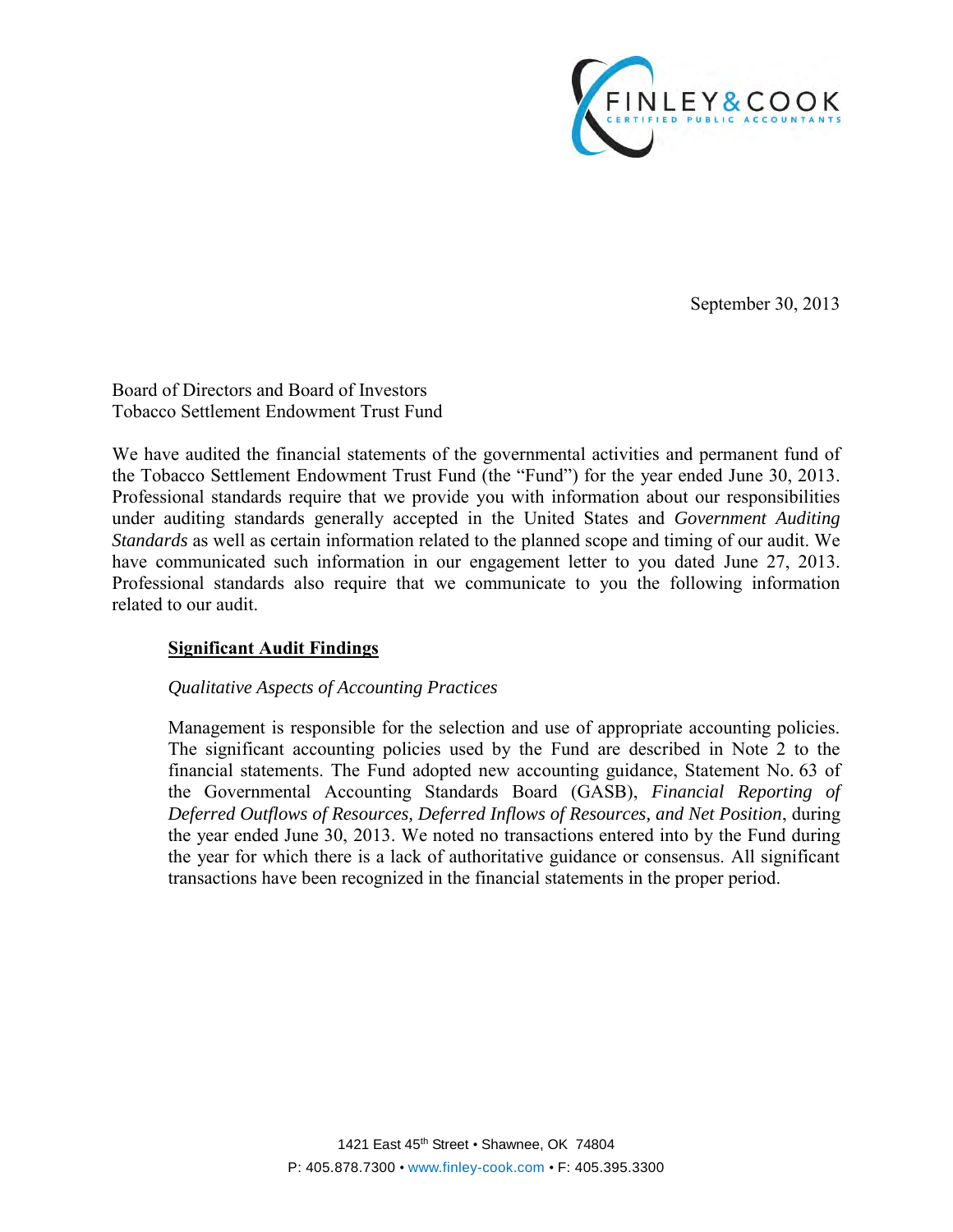Board of Directors and Board of Investors Tobacco Settlement Endowment Trust Fund September 30, 2013 Page -2-

#### **Significant Audit Findings, Continued**

*Qualitative Aspects of Accounting Practices, Continued* 

In June 2011, GASB issued Statement No. 63, *Financial Reporting of Deferred Outflows of Resources, Deferred Inflows of Resources, and Net Position* (GASB 63). The objective of GASB 63 is to provide guidance for reporting deferred outflows of resources, deferred inflows of resources, and net position in a statement of financial position and related disclosures. The pronouncement will improve financial reporting by standardizing the presentation of deferred outflows of resources and deferred inflows of resources and their effects on a government's net position. It alleviates uncertainty about reporting those financial statement elements by providing guidance where none previously existed. The provisions of this statement are effective for financial statements for periods beginning after December 15, 2011. The Fund adopted GASB 63 effective July 1, 2012. The adoption of the statement required the Fund to adopt the term "net position" as required. In addition, as required by GASB 63, the Fund determined that as of June 30, 2013 and 2012, there were no items of deferred outflows of resources or deferred inflows of resources, as presently defined, to be reported.

In March 2012, GASB issued Statement No. 65*, Items Previously Reported as Assets and Liabilities* (GASB 65). The objective of GASB 65 is to establish accounting and financial reporting standards that reclassify, as deferred outflows of resources or deferred inflows of resources, certain items that were previously reported as assets or liabilities and recognizes, as outflows of resources or inflows of resources, certain items that were previously reported as assets and liabilities. The provisions of this statement are effective for financial statements for periods beginning after December 15, 2012. The Fund has not determined the effects, if any, of implementing GASB 65.

In June 2012, GASB issued Statement No. 68, *Accounting and Financial Reporting for Pensions* (GASB 68). The primary objective of GASB 68 is to improve accounting and financial reporting by state and local governments for pensions. It also improves information provided by state and local governmental employers about financial support for pensions that is provided by other entities. GASB 68 establishes standards for measuring and recognizing liabilities, deferred outflows of resources, deferred inflows of resources, and expense/expenditures. This statement is effective for financial statements for periods beginning after June 15, 2014. The Fund has not determined the effects, if any, of implementing GASB 68.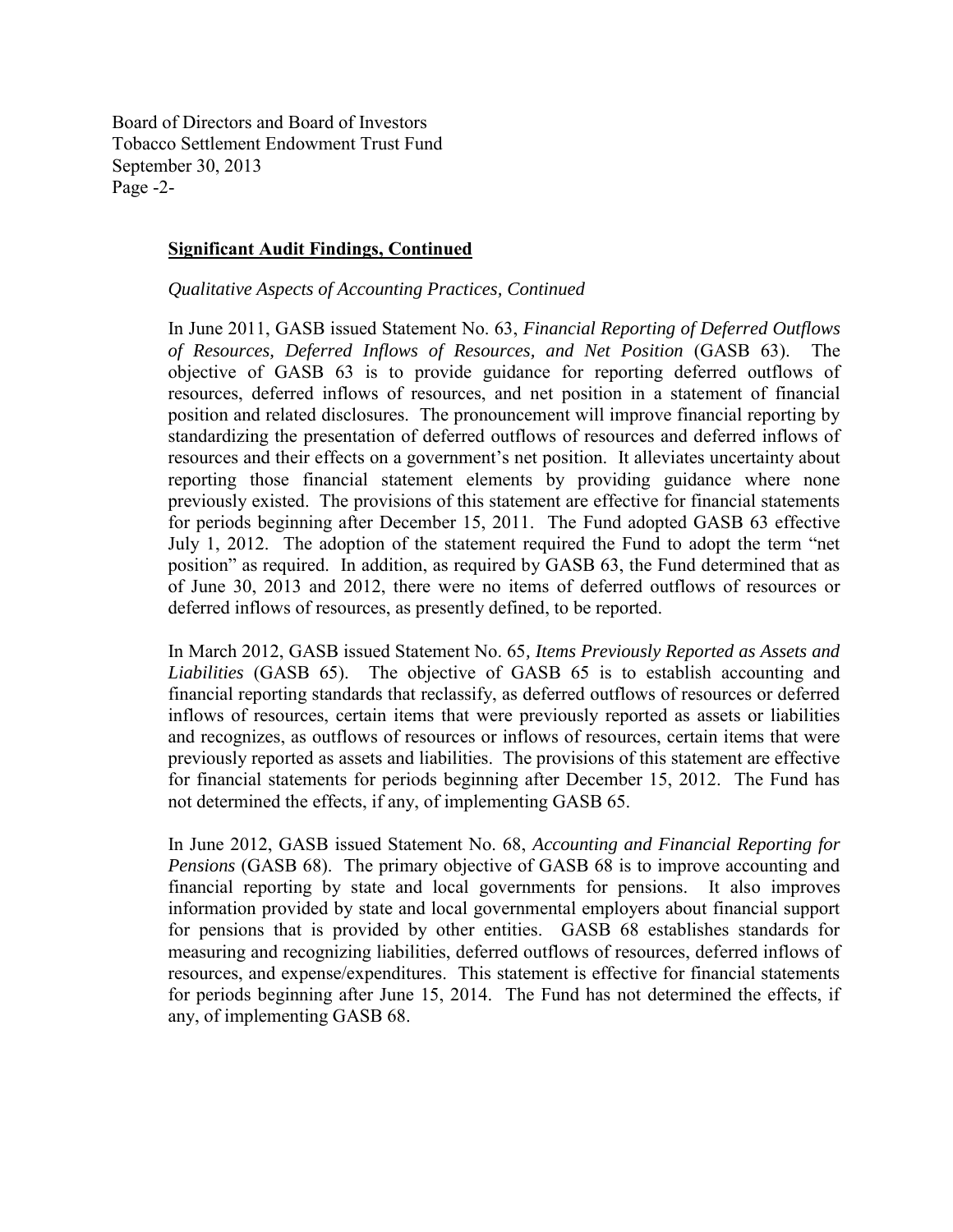Board of Directors and Board of Investors Tobacco Settlement Endowment Trust Fund September 30, 2013 Page -3-

### **Significant Audit Findings, Continued**

*Qualitative Aspects of Accounting Practices, Continued* 

Accounting estimates are an integral part of the financial statements prepared by management and are based on management's knowledge and experience about past and current events and assumptions about future events. Certain accounting estimates are particularly sensitive because of their significance to the financial statements and because of the possibility that future events affecting them may differ significantly from those expected. The most sensitive estimate affecting the estimate of the fair value of investments was:

Management's estimate of the market value of investments is based on the investment custodian. We evaluated the key factors and assumptions used to develop the estimate of the market value of the investments in determining that it is reasonable in relation to the financial statements taken as a whole.

The financial statement disclosures are neutral, consistent, and clear.

## *Difficulties Encountered in Performing the Audit*

We encountered no significant difficulties in dealing with management in performing and completing our audit.

#### *Corrected and Uncorrected Misstatements*

Professional standards require us to accumulate all known and likely misstatements identified during the audit, other than those that are clearly trivial, and communicate them to the appropriate level of management. The attached schedule of uncorrected misstatements is not considered material to the June 30, 2013, financial statements.

#### *Disagreements with Management*

For purposes of this letter, a disagreement with management is a financial accounting, reporting, or auditing matter, whether or not resolved to our satisfaction, that could be significant to the financial statements or the auditors' report. We are pleased to report that no such disagreements arose during the course of our audit.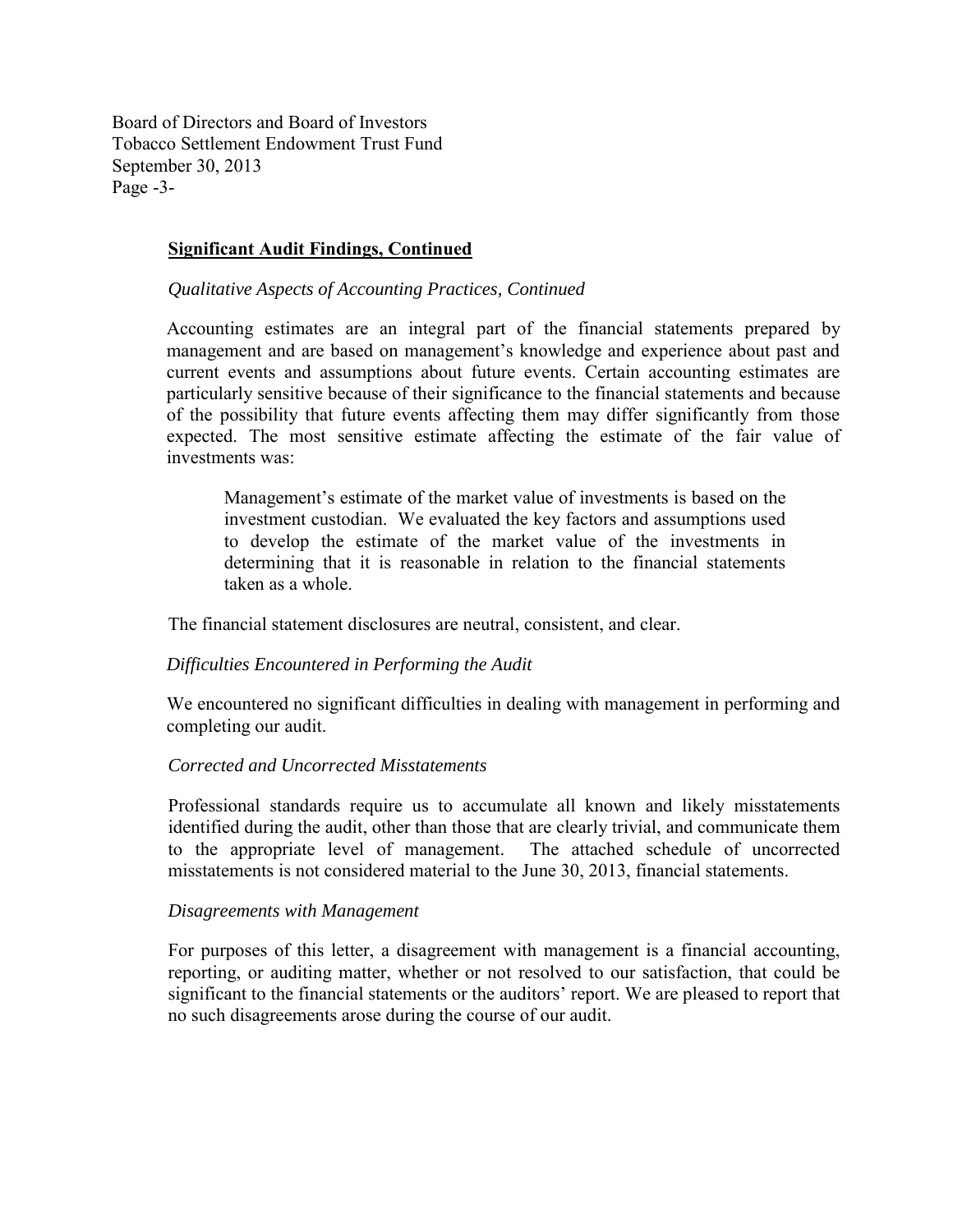Board of Directors and Board of Investors Tobacco Settlement Endowment Trust Fund September 30, 2013 Page -4-

## **Significant Audit Findings, Continued**

#### *Management Representations*

We have requested certain representations from management that are included in the management representation letter dated September 30, 2013.

#### *Management Consultations with Other Independent Accountants*

In some cases, management may decide to consult with other accountants about auditing and accounting matters, similar to obtaining a "second opinion" on certain situations. If a consultation involves application of an accounting principle to the Fund's financial statements or a determination of the type of auditors' opinion that may be expressed on those statements, our professional standards require the consulting accountant to check with us to determine that the consultant has all the relevant facts. To our knowledge, there were no such consultations with other accountants.

#### *Other Audit Findings or Issues*

We generally discuss a variety of matters, including the application of accounting principles and auditing standards, with management each year prior to retention as the Fund's auditors. However, these discussions occurred in the normal course of our professional relationship and our responses were not a condition to our retention.

## *Other Matters*

With respect to the supplementary information accompanying the financial statements, we made certain inquiries of management and evaluated the form, content, and methods of preparing the information to determine that the information complies with accounting principles generally accepted in the United States, the method of preparing it has not changed from the prior period, and the information is appropriate and complete in relation to our audit of the financial statements. We compared and reconciled the supplementary information to the underlying accounting records used to prepare the financial statements or to the financial statements themselves.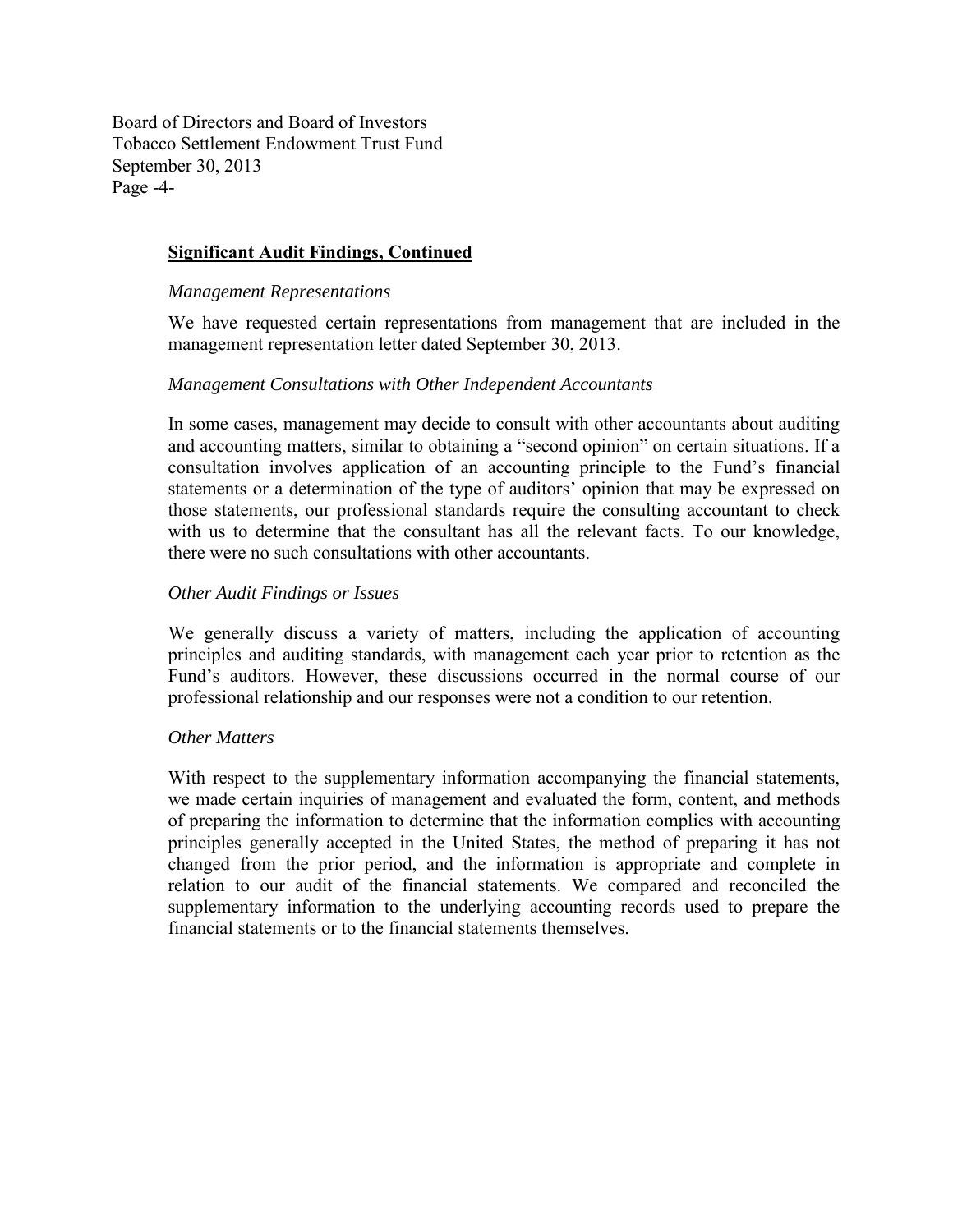Board of Directors and Board of Investors Tobacco Settlement Endowment Trust Fund September 30, 2013 Page -5-

## **Other Required Communications**

We as independent auditors are required to:

- a. Communicate significant deficiencies and material weaknesses in internal control to the audit committee or its equivalent.
- b. Report directly to the audit committee (or equivalent) any fraud that causes a material misstatement of the financial statements and any fraud involving senior management. Fraud perpetrated by lower-level employees is also reported if it resulted in an individually significant misstatement.
- c. Report illegal acts that come to our attention (except those that are clearly inconsequential).

We have nothing to report.

This information is intended solely for the use of the Board of Directors and Board of Investors, management of the Fund, and the State of Oklahoma and is not intended to be and should not be used by anyone other than these specified parties.

Sincerely,

FINLEY & COOK, PLLC CERTIFIED PUBLIC ACCOUNTANTS

Nathan Atchison Partner